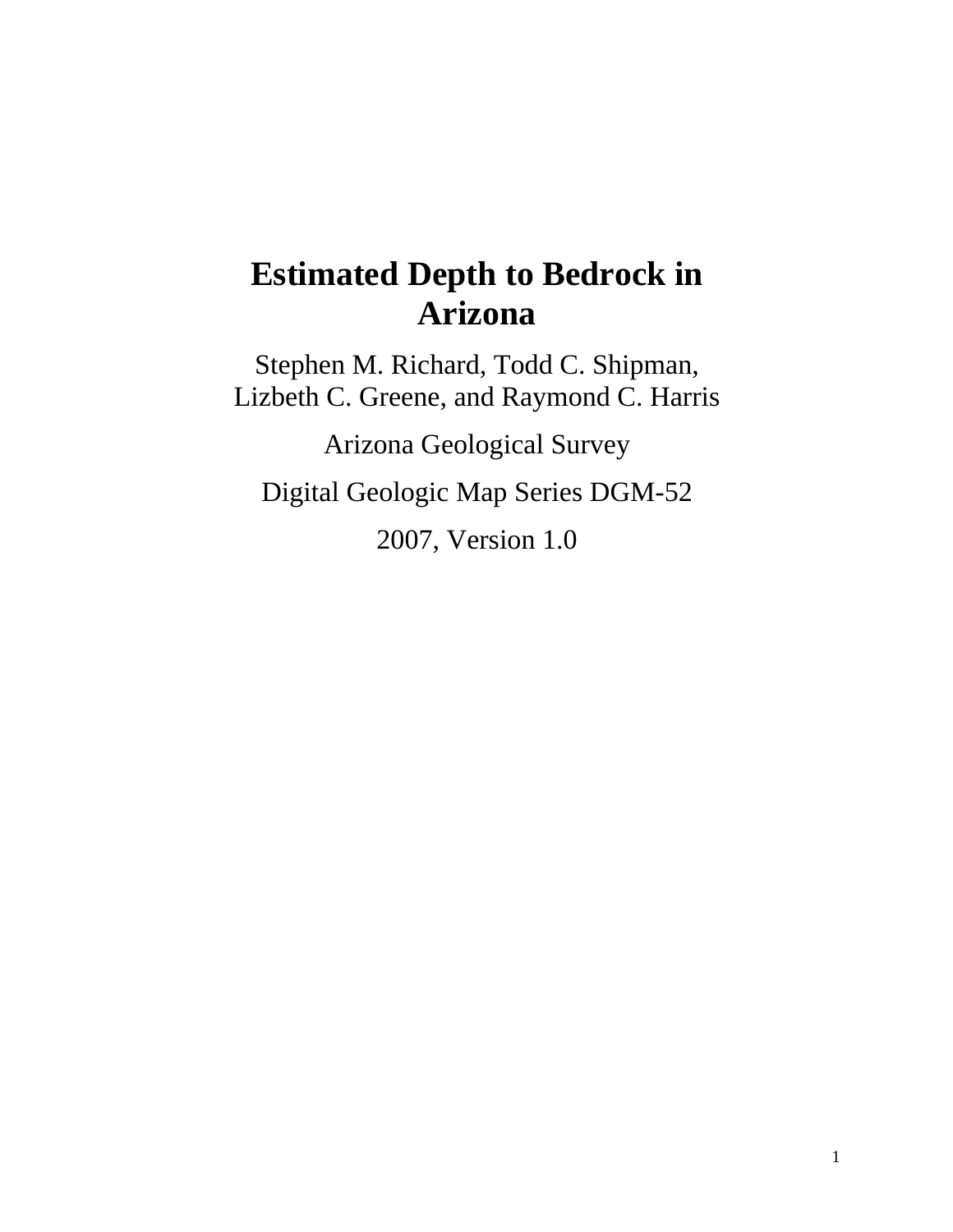# **INTRODUCTION**

The Arizona Basin and Range Province consists of broad alluvial valleys that separate low but rugged mountain ranges. The broad expanses of dry alluvial deposits and ephemeral streams that characterize the basin areas belie their importance as water sources and their geologic complexity. These basins are geologically interesting as the record of late Cenozoic deformation in southwestern North America. They are economically interesting because of contained salt, anhydrite, manganese, uranium, clay, and zeolite resources, as well as the potential for metallic mineral deposits concealed beneath their sedimentary fill. The alluvial basins contain reservoirs of groundwater that are a vital resource for human occupants. An accurate geologic framework model of these basins is fundamental to scientific understanding of geologically recent continental tectonics, and to the discovery and managed development of the resources contained in the basins. This report provides a snapshot of current understanding of the subsurface geometry of the boundaries of Tertiary basin fill, which is a major component of the necessary geologic framework model.

#### **Definition of Bedrock and Basin**

For the purposes of this report, bedrock is thought of in hydrogeologic terms—that is rock that has sufficiently low bulk permeability that it could not be an aquifer. Basin fill is the term used to refer to the sedimentary (and locally volcanic) materials that fill Basin and Range basins, and is generally younger than about 15 million years in the southern part of the state and about 12 million years in the northwestern part of the state. This distinction is quite clear in situations in which non-consolidated alluvial material (sandy gravel) overlies indurated pre-Tertiary rock. It becomes much less clearly defined when the basin fill material in question is consolidated to some degree or contains volcanic layers, and the physiographic basin is bordered by Tertiary volcanic and sedimentary rocks that may not be well consolidated.

The term basin is used with several meanings that need to be clearly distinguished for hydrogeologic purposes.

- 1. Physiographic basin. "a large or small depression in the surface of the land or ocean floor" (definition 3a, [http://www.m-w.com/dictionary/basin,](http://www.m-w.com/dictionary/basin) Mirriam-Webster Online Dictionary). This is the sense used in the phrase 'Basin and Range'.
- 2. Drainage basin. "the entire track of country drained by a river and its tributaries" (definition 3b, [http://www.m-w.com/dictionary/basin,](http://www.m-w.com/dictionary/basin) Mirriam-Webster Online Dictionary). These are commonly referred to as 'surface-water basins' or watersheds.
- 3. Groundwater basin. "A hydrologic unit of groundwater storage defined as an area more or less separate from neighboring groundwater storage areas." ([http://ag.arizona.edu/AZWATER/reference/glossary/grndbasn.html\)](http://ag.arizona.edu/AZWATER/reference/glossary/grndbasn.html), or "an area underlain by permeable materials capable of furnishing a significant supply of groundwater to wells or storing a significant amount of water. A groundwater basin is three-dimensional and includes both the surface extent and all of the subsurface fresh water yielding material." (http://www.groundwater.water.ca.gov/bulletin118/basin\_maps/definition.cfm )
- 4. Structural basin. "areas where the dip of strata is towards the center of the basin" (Neuendorfer et al., 2005), "a broad area of the earth beneath which the strata dip usually from the sides towards the center" (definition 4, <http://www.m-w.com/dictionary/basin>, Mirriam-Webster Online Dictionary).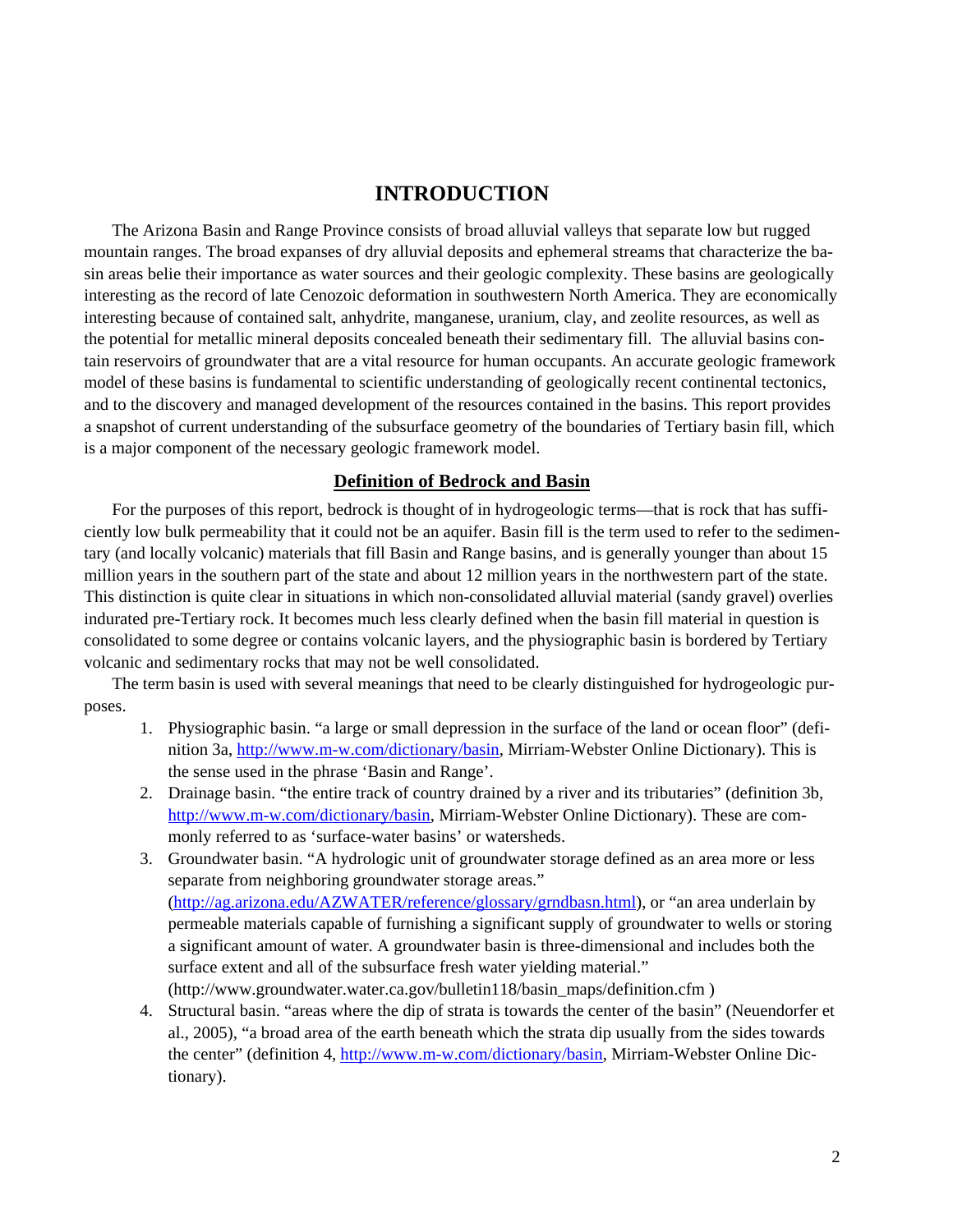5. Sedimentary basin. "any geographical feature exhibiting [subsidence](http://en.wikipedia.org/wiki/Subsidence) and consequent infilling by sedimentation" (Wikipedia, 6/7/2006, [http://en.wikipedia.org/wiki/Sedimentary\\_basin](http://en.wikipedia.org/wiki/Sed%1Fimentary_basin)). Denotes a region of sediment accumulation.

The purpose of this map is to delineate sedimentary basins a portion of which contain low-density, relatively permeable sedimentary material. In the Basin and Range Province sedimentary basins are closely related to groundwater basins because the sedimentary basin fill-material forms aquifers that contain large amounts of stored water. The boundaries between groundwater basins and sedimentary basins are closely related because the geologic structures that form the boundaries of sediment accumulation zones commonly separate aquifer from non-permeable bedrock.

Because the boundary between bedrock and basin fill is directly observable only in outcrops at the edges of a sedimentary basin or in relatively sparse point locations where boreholes penetrate the boundary, remote sensing methods are used to infer the depth to this boundary in almost all cases. Borehole data are used to constrain geophysical models that are mostly based on gravity data, supplemented in some areas by magnetic field data, seismic reflection, or other geophysical data.

Surveys of slight variations in the local acceleration of gravity provide information about density differences in subsurface materials. In general, unconsolidated sedimentary fill in late Tertiary basins is less dense than consolidated sediments and crystalline basement rocks. The measured variations in the acceleration of gravity can be compared with predicted variation based on models of subsurface geology and measured rock densities (see Sharma, 1976, chapter 3). This procedure is used to generate a subsurface model that is consistent with measured gravity variations, known rock distribution, and geologic reasoning. Gravity-based subsurface models only constrain the depth to bedrock within a range of possible values. Consequently, the depth to bedrock map does not give exact depths. Other data are required to better constrain the interpretations, for instance drilling logs, cuttings and core, surface mapping, and other geophysical data such as seismic refraction or magnetic field anomaly data.

#### **Geologic Setting**

The Tertiary geologic history of the Basin and Range Province includes a major pulse of volcanism in late Oligocene and Miocene time that preceded or accompanied a major crustal extension event (Spencer and Reynolds, 1989). Formation of many of the present basins is due to faulting subsequent to this volcanism and extension (Eberly and Stanley, 1978; Shafiqullah et al., 1980; Houser et al., 2004), but it is not unusual for volcanic rocks to be interbedded in a basin fill sequence, particularly in the older parts. In some cases, such as the San Bernardino and Sentinel volcanic fields, young basalt lava flows apparently cover older basins that are otherwise similar to basins without the young volcanic cover.

In the Basin and Range Province, the pre-basin fill geologic sequence typically consists of pre-Tertiary rocks, overlain by interbedded Oligocene through middle Miocene volcanic and sedimentary rocks that were intricately faulted and tilted during early to middle Miocene extension. The Oligocene to middle Miocene extension event is characterized by extensive volcanism and large-scale low-angle normal faulting with closely spaced faults cutting and tilting volcanic and sedimentary rocks (Spencer and Reynolds, 1989). Hydrothermal activity associated with high thermal gradients and volcanic activity resulted in alteration and thorough cementation of sedimentary rocks accumulated in basins during this episode (e.g. Hollocher et al., 1994). In many areas, erosion and sedimentation during extensional deformation resulted in rapid changes in the thickness of Tertiary units (e.g. Dickinson, 1991). In some parts of a basin, the late Miocene and younger basin fill may be stratigraphically conformable with early Miocene sedimentary and volcanic rocks, whereas on nearby buried horst blocks, the late Miocene and younger sequence may be considerably thinner and overlie pre-Tertiary rocks directly. Between about 12 and 15 million years ago, the style of deformation and volcanism changed to a pattern of high-angle, more widely spaced faults that largely control the present basin-and-range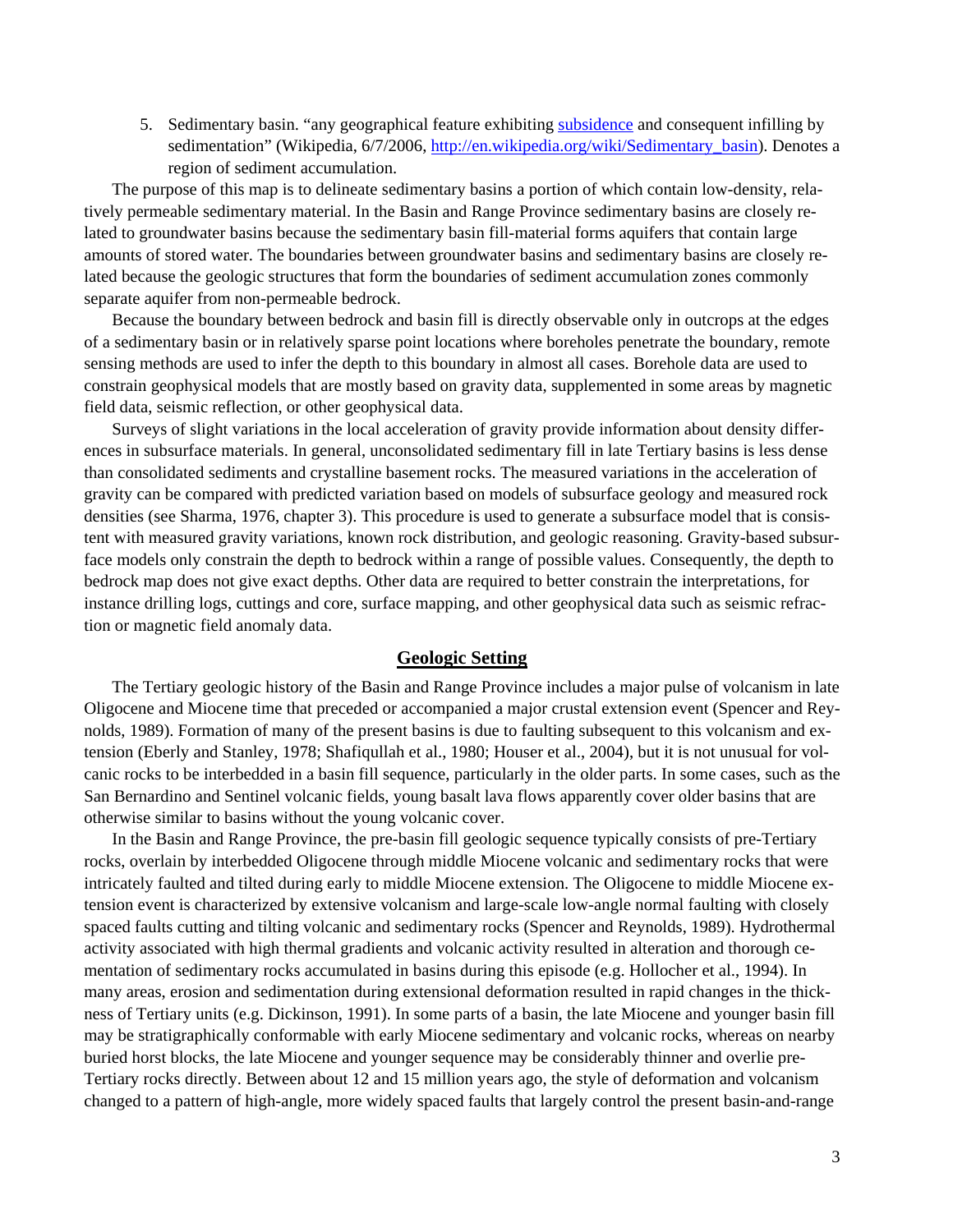physiography and formed the sedimentary basins that are the focus of this report (see Menges and Pearthree, 1989).

### **METHODS, PROCEDURES, ASSUMPTIONS, AND CAVEATS**

Production of this data set began with a digitized version of contours for depths greater than or equal to 400 feet from a depth to bedrock map published by Oppenheimer and Sumner (1980). This data set was digitized from the published paper map by the U. S. Geological Survey (USGS) at the Southwest Field Office (SWFO) in Tucson, Arizona. No metadata are available on this original data automation activity. Depth to bedrock contours for this original map were obtained by extrapolating between 336 gravity profiles (about 22000 stations) along which 2-D models were constructed using a 2-layer geologic model to estimate the depth of the boundary between bedrock with a density greater than 2.67  $g/cc$  and basin fill with a density varying between about 2.05 and 2.42  $g/cm<sup>3</sup>$  (Oppenheimer and Sumner, 1981).

Depth to bedrock contours on the Oppenheimer and Sumner (1980) map were also constrained by 321 wells that either penetrated bedrock, or did not penetrate bedrock but are deep enough to constrain the depth to bedrock contours. The well locations and depths shown on Oppenheimer and Sumner (1980) were correlated where possible with permitted wells in the Arizona Oil and Gas Conservation Commission database of oil and gas wells (Rauzi and Richard, 2005). Oppenheimer (1980) reports that data for these wells are from well logs in U.S. Geological Survey files. Some of these wells appear to be included in the Arizona Department of Water Resources well database (Arizona Department of Water Resources, 2005), based on reported well depth matches.

For gravity-modeling purposes, Oppenheimer and Sumner (1980, 1981) defined bedrock as "rock having a density of greater than 2.67 g/cc ". Oppenheimer (1980) argues that although the density of basin fill increases with depth, it "does not approach" the average density of bedrock (2.67  $g$ /cc), and thus the density definition of bedrock does not differ greatly from the geologic definition of bedrock. In the gravity models used by Oppenheimer and Sumner (1980), the density of basin fill was inferred to vary inversely with the magnitude of the measured (negative) residual Bouguer gravity value (Fig. 6 in Oppenheimer and Sumner, 1981) between about 2.04 and 2.42  $g/cm<sup>3</sup>$ . This assumption was based on the observation that more negative residual Bouguer gravity values are associated with thicker basin fill, and that the density of basin fill increases uniformly with thickness of overlying sediment (Tucci et al., 1982), thus the average density of a thicker basin-fill column is higher. The gravity modeling procedure of Oppenheimer and Sumner (1980), which assumes increasing average density with increasing basin fill thickness, will tend to overestimate the thickness of low-density basin fill.

Saltus and Jachens (1995) also published a depth to bedrock map for the Basin and Range Province. The 'bedrock' on their map is apparently defined as pre-Cenozoic rock. Thus, basins depicted on the Saltus and Jachens (1995) map include accumulations of volcanic rock that are considered bedrock on the Oppenheimer and Sumner (1980) map. Saltus and Jachens' (1995) analysis used gravity stations on bedrock to estimate a bedrock gravity anomaly, and gravity anomalies related to lower-density basin fill were then calculate with respect to this basement gravity field. The analytical technique also uses well control to constrain the calculation (see Saltus, 1991). Difference in analytical technique and definition of bedrock produces the obvious discrepancies between the maps in the Castle Dome Mountains, Ajo area, Superstition Mountains, and Peloncillo Mountains, among others. The basins shown by Saltus and Jachens (1995) in the Mohon Mountains, San Francisco Peaks area, and White Mountains are also thought to be due to the presence of voluminous Tertiary volcanic rocks. The basin depth map from Saltus and Jachens (1995) (Map C) was scanned at 150 dpi, and georeferenced to overlay with the other data sets for this update.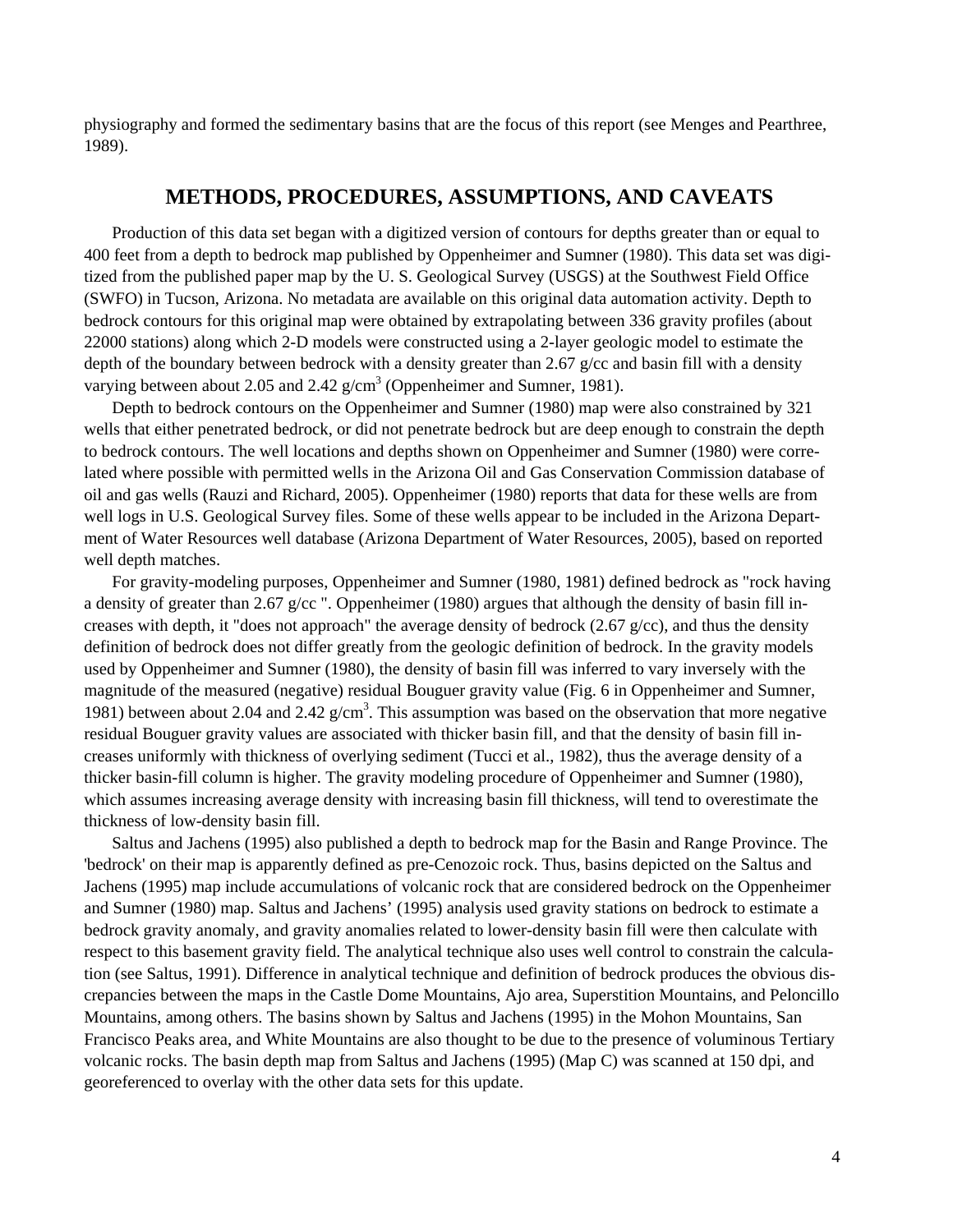A variety of additional sources of information were used to update the depth to bedrock contours from the Oppenheimer and Sumner (1980) map. Additional well control was added, including wells from the Oil and gas wells in the State of Arizona database (Rauzi and Richard, 2005) and files of the Arizona Oil and Gas conservation Commission (unpublished, Arizona Geological Survey), the Arizona Department of Water Resources Wells 55 (Arizona Department of Water Resources, 2005) and Groundwater Site Inventory (GWSI, see http://www.azwater.gov/dwr/Content/Find\_by\_Program/Hydrology/Basic\_Data.htm) databases, an Arizona well inventory (Peirce and Scurlock, 1972), and from consultants' reports and journal articles. No well logs, cuttings, or cores were studied as part of this project. All depth to bedrock interpretations for drilling data are based on written data associated with the wells. Bedrock intercepts reported in water wells are generally the boundary into hard rock, but in some wells may be to pre-Tertiary bedrock.

The surface outcrop of bedrock is from the Geologic Map of Arizona (Richard et al., 2000). Other major sources of depth to bedrock information for this update are a variety of published basin studies (e.g. Bultman, 1999; Earman et al., 2003). These are cited in the reference list (below) and in the feature-level metadata (tracking records) linked to each contour line segment in the digital data file.

Contour lines from Oppenheimer and Sumner (1980) were revised or, in places, replaced with new interpretations based on all the available information using map overlays in an ESRI ArcMap project. The greatest changes are in the interpretation of basin geometry away from the gravity profiles constructed by Oppenheimer and Sumner (1980), where the Saltus and Jachens (1995) or other more recent basin studies were considered more accurate depictions of subsurface geometry. Where bedrock outcrops were intersected by contours showing significant basin depth, the contour lines have been adjusted to be consistent with the bedrock outcrop. In some areas of generally flat-lying or gently tilted late Tertiary to Quaternary volcanic rocks, basin contours have been drawn to indicate suggested basin-fill accumulations beneath the volcanic rocks.

Definition of a hydrologic depth to bedrock, i.e. thickness of potential aquifer, is complicated by a number of factors. Depth-to-bedrock interpretations based on density contrast must be reconciled with interpretation of the contact between Tertiary sandstone and conglomerate and mostly Tertiary volcanic rocks or pre-Tertiary rocks based on well log information. Many basins contain interbedded volcanic rocks, making definition of a single depth impossible. In some cases, such as the San Bernardino and Sentinel volcanic fields, young basalt lavas apparently cover older basins that are otherwise similar to basins without the young volcanic cover. In these cases, geologic bedrock is the indurated and denser rock that underlies sedimentary basin fill. In some basins (e.g. lower Gila River area, San Pedro Valley, Cienega Gap area), relatively thick, well indurated Oligocene to early Miocene sedimentary sequences are present. From a hydrologic point of view, such strata are more akin to bedrock and their density may be quite close to that of the bedrock, with a gradational transition into low-density basin fill. In well log descriptions, it may be quite difficult to distinguish the older, Oligocene to early Miocene sedimentary strata from flat lying basin fill. In basins within the Transition Zone (e.g. Verde Valley, Tonto Basin), which are undergoing deep dissection, definition of depth to bedrock is complicated by the fact that the thickness of basin fill may vary dramatically in different parts of the basin depending on the depth of dissection. Note that because of the presence of fine-grained, clay-rich (aquitard) facies in many basins, the potential yield of basin fill is not simply related to the basin fill thickness contoured on this map. Further refinement of this map will require a basin by basin analysis (see Ostenaa et al. (1993), Gettings and Houser (2000), and Langenheim et al. (2005) for examples). More refined modeling could be done using seismic, electromagnetic, and aeromagnetic data, as well as more sophisticated gravity modeling.

# **DIGITAL DATA**

This digital package includes an Adobe Acrobat document (pdf) containing this text, an Adobe Acrobat document containing an image of the depth to bedrock map, an ESRI shape file with line features representing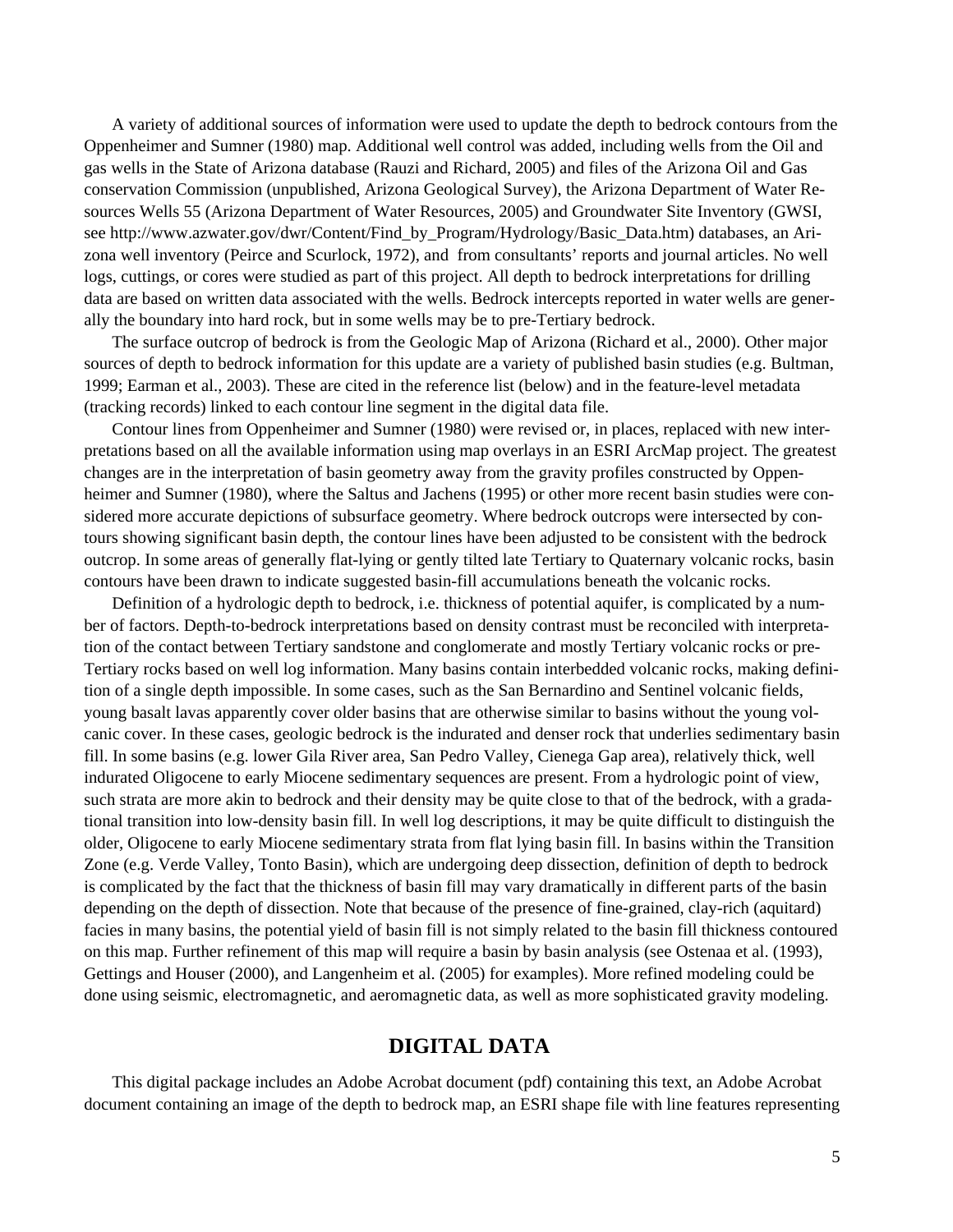depth to bedrock contours, and an ESRI point shape file containing collar locations for boreholes used to constrain depth to bedrock. The line feature shapefile, DTB\_Contours.shp, represents estimated depth to bedrock contours for the state of Arizona. Except for depths based on bedrock penetrations reported in bore holes, determination of depth to bedrock is based on interpretation of geophysical data, and solutions for bedrock depth are in general poorly constrained. As discussed above the definition of 'bedrock' is subject to interpretation. These contours should be considered qualitative. Horizontal accuracy of depth to bedrock contours cannot be rigorously quantified, but is estimated to be in the range of  $+/-1-3$  km. Depth estimates are poorly constrained and should be considered highly uncertain, in the range of +/- 20-30 percent, except in the vicinity of wells penetrating bedrock. Depths are reported and contoured in feet, following common practice in virtually all of the available source data.

The U.S. Geological Survey Southwest Field Office (USGS SWFO) in Tucson originally digitized the Oppenheimer and Sumner (1980) depth to bedrock map. No metadata are available on original digitizing procedure. The digital data were obtained by AZGS from USGS, and have been edited and updated as discussed. The TextDescription field in the shape-file data table contains more information on processing and data sources for individual contours. Citations in the feature level source information reference the bibliography at the end of this report. The 'MapHorizon' attribute of line features in the shape file represent depth to bedrock in feet beneath ground surface. See the metadata files associated with the shape files for more information on data structure. Digital data are in Universal Transverse Mercator projection (UTM Zone Number 12, North American Datum of 1927, ellipsoid of Clarke, 1866).

Acknowledgements. We thank Mark Gettings for reviewing this manuscript.

# **REFERENCES AND DATA SOURCES FOR DEPTH TO BEDROCK.**

- Arizona Department of Water Resources (ADWR Wells 55), 2005, Arizona Well Registry Distribution Database (Wells 55): Phoenix, Arizona Department of Water Resources, 1 CDROM, MS Access database and ESRI shapefiles.
- Arizona Department of Water Resources (ADWR), 2006, Preliminary results for depth to bedrock study in Hassayampa River area, Maricopa County, Arizona, Unpublished report, TIF image files.
- Arizona Department of Water Resources (ADWR), 2006, Salt River Valley Model Geology Update, Provisional Report: Phoenix, Arizona Department of Water Resources Modeling Report No. 16, 23pages, 19 Figures.
- Best, D.M., and Smith, M.A., Jr., 1986, Gravity models of Verde Valley, Central Arizona: Arizona-Nevada Academy of Science, Journal, v. 21, no. 1, p. 1-12.
- Bittson, A.G., 1976, Analysis of gravity data from the Cienega Creek area, Pima and Santa Cruz Counties, Arizona: Tucson, University of Arizona, M.S. thesis, 76 p., 5 sheets, scale 1:62,500.
- Bohannon, R.G., Grow, J.A., Miller, J.J., and others, 1993, Seismic Stratigraphy and tectonic development of Virgin River depression and associated basins, southeastern Nevada and northwestern Arizona: Geological Society of America Bulletin, v. 105, no. 4, p. 501-520.
- Brown and Caldwell, 1997, Seismic reflection survey of north Scottsdale, Arizona, Consultant's Report to City of Scottsdale, various pagination.
- Brown and Caldwell, 2000, Exploratory Boring Analysis: City of Scottsdale Site Nos. 33 and 140, Consultant's Report to City of Scottsdale, various pagination.
- Brown and Caldwell, 2002, City of Scottsdale: Exploratory Boring No. 140 Analysis, Scottsdale, Arizona, Consultant's Report to City of Scottsdale, various pagination.
- Brown and Caldwell, 2003, Geologic cross sections: East Salt Rivers sub-basin, City of Scottsdale, Consultant's Report to City of Scottsdale, various pagination.
- Bultman, M.W., 1999, Geometry, structure, and concealed lithology of the San Rafael basin, southeastern Arizona: U.S. Geological Survey Open-File Report 99-399, (available only at <http://geopubs.wr.usgs.gov/open-file/of99-399>), various pagination.
- Clear Creek Associates, HydroGeophysics, Inc. and URS Corporation, 2004, Final Report: Geophysical survey of the north Peoria area, Peoria, Arizona, various pagination.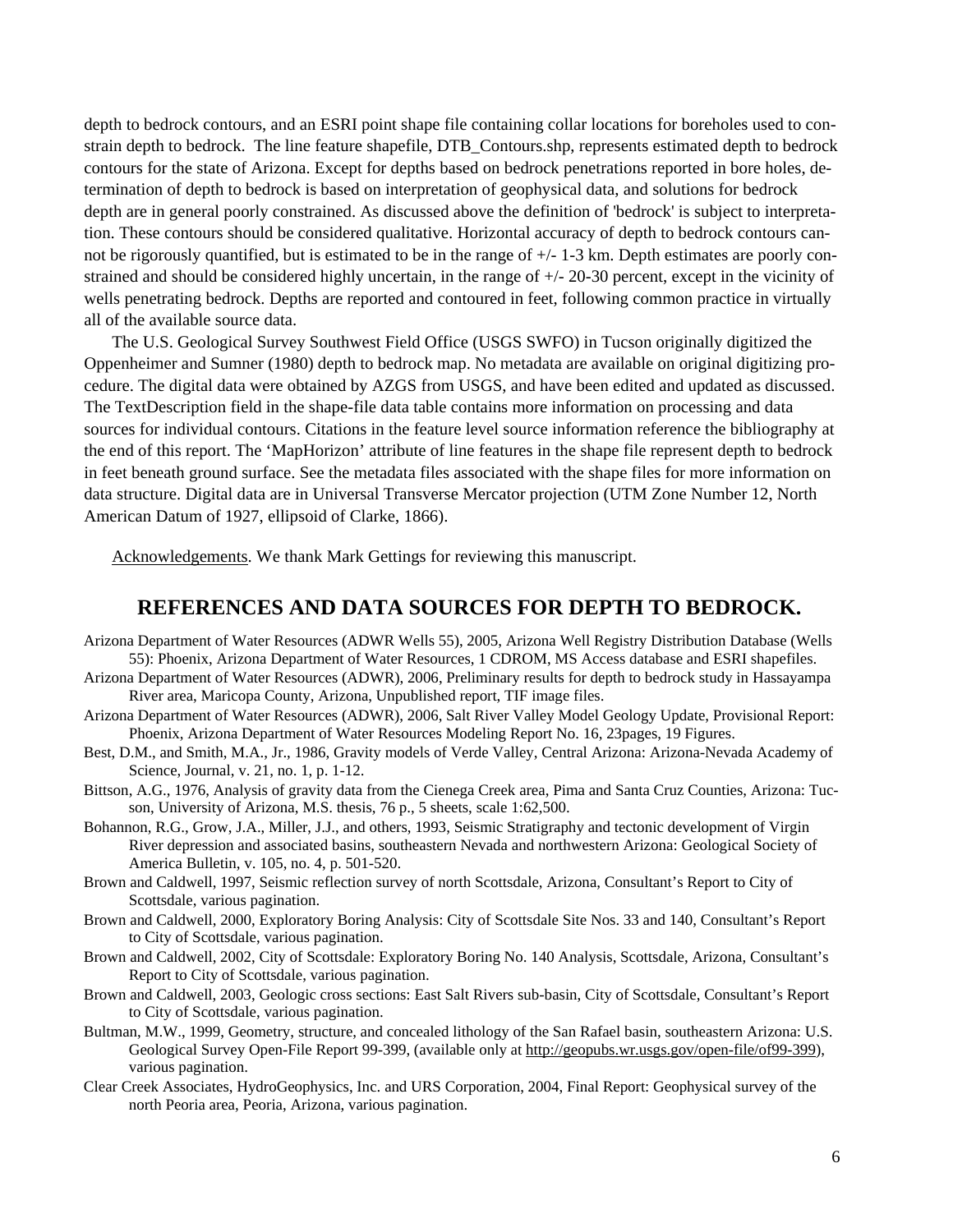- Dickinson, William R., 1991, Tectonic setting of faulted Tertiary strata associated with the Catalina core complex in southern Arizona: Boulder, CO, Geological Society of America Special Paper 264, 106 pages.
- Dietz, D.D., 1985, Geophysical investigation of concealed bedrock pediments in central Avra Valley, Pima County, Arizona: Tucson, University of Arizona, M.S. thesis, 75 p., 1 sheet.
- Doorn, P.L., and Pewe, T.L., 1991, Geologic and gravimetric investigations of the Carefree Basin, Maricopa County, Arizona: Arizona Geological Survey Special Paper 8, 187 p., 10 sheets, scales 1:24,000 and 1:48,000.
- Earman, Sam, McPherson, B.J.O.L., Phillips, F.M., Ralser, S., Herrin, J.M., 2003, An investigation of the properties of the San Bernardino Groundwater Basin, Arizona, and Sonora, Mexico, Report prepared for the United States Fish and Wildlife Service: Socorro, N.M., Hydrology Program, New Mexico Institute of Mining and Technology, 283 pages.
- Eberly, L.D., and Stanley Jr., T.B., 1978, Cenozoic stratigraphy and geologic history of southwestern Arizona: Geological Society of America Bulletin, v. 89, p. 921-940.
- Errol L. Montgomery and Associates, Inc., 2002, Results of Stage 2 and Stage 3 Hydrogeologic Investigations for Bouse Hills Site prepared for Central Arizona Water Conservation District. (La Paz County)
- Euge, K.M., Lund, W.R., and Scott, J.D., 1978, Geology of the Palo Verde Nuclear Generating Station and adjacent areas, Maricopa County, Arizona (with road log and appendices), *in* Burt, D.M., and Pewe, T.L., eds., Guidebook to the geology of central Arizona, 74th Cordilleran Section Meeting, Geological Society of America, Arizona State University, Tempe, Arizona: Arizona Bureau of Geology and Mineral Technology Special Paper no. 2, p. 115- 129.
- Fugro, Inc., 1976, Geology and seismology, *in* Site characteristics, Palo Verde Nuclear Generating Station Units 1, 2 & 3, Preliminary safety analysis report, V. II: Phoenix, Arizona Public Service Company, p. 2.5.1-2.5.185.
- Gettings, M.E., 1996, Aeromagnetic, Radiometric, and Gravity Data for Coronado National Forest: in Mineral Resource Potential and Geology of Coronado National Forest, Southeast Arizona and Southwestern New Mexico: U.S.Geological Survey Bulletin 2083-D, p. 77-101.
- Gettings, M.E. and Houser, B.B., 1997, Basin Geology of the Upper Santa Cruz Valley, Pima and Santa Cruz Counties, Southeastern Arizona: U.S. Geological Survey Open-File Report 97-676, 39 p.
- Gettings, M.E. and Houser, B.B., 2000, Depth to bedrock in the Upper San Pedro Valley, Cochise County, southeastern Arizona: U. S. Geological Survey Open-File Report 00-138, 39 p.
- Heindl, L.A., and McCullough, R.A., 1961, Geology and the availability of water in the lower Bonita Creek area, Graham County, Arizona: U.S. Geological Survey Water-Supply Paper 1589, 56 p., 2 sheets, scale 1:250,000.
- Hollocher, Kurt, Spencer, J. E., and Ruiz, Joaquin, 1994, Composition changes in an ash-flow cooling unit during K metasomatism, west-central Arizona: Economic Geology, v. 89, no. 4, p. 877-888.
- Houser, B.B., Pearthree, P.A., Homburg, J.A., and Thrasher, L.C., 2004, Quaternary Stratigraphy and Tectonics, and Late Prehistoric Agriculture of the Safford Basin (Gila and San Simon River Valleys), Graham County, Arizona; Roadlog, Friends of the Pleistocene, Rocky Mountain Cell 46th Field Conference and Arizona Geological Society Fall Field Trip, 2002 October 11-13, 2002: U.S. Geological Survey Open-File Report 2004-1062 Version 1.0, 53 p. available at<http://pubs.usgs.gov/of/2004/1062/>
- HydroGeophysics, Inc., Jan 12, 2004, Gravity results for Pool 23 and 24 study area for the Central Arizona Project: Report for Geotrans, Inc, CAP Subsidence Project, contract No. 1002.002, Task A-5, HGI project No. 2003-009, various pagination.
- Kruger, J.M., 1991, Seismic crustal structure beneath the Safford Basin and Pinaleno Mountains: Implications for Cenozoic extension and metamorphic core complex uplift in SE Arizona: Tucson, University of Arizona, Ph.D. dissertation, 158 p.
- Langenheim, V.E., Glen, J.M., Jachens, R.C., Dixon, G.L., Katzer, T.C., and Morin, R.L., 2000, Geophysical Constraints on the Virgin River Depression, Nevada, Utah and Arizona: U.S. Geological Survey Open-File Report 00-407, 26  $D<sub>1</sub>$
- Langenheim, V.E., DeWitt, Ed, Wirt, Laurie, 2005, Geophysical framework based on analysis of aeromagnetic and gravity data, upper and middle Verde River Watershed, Yavapai County, Arizona: U.S. Geological Survey Scientific Investigations Report 2005-5278, 25 p.
- Lease, L.W., 1981, Summary Geologic Report on Drilling in Western Prescott and Williams Quadrangles: Mohave, Yavapai, and Yuma Counties, Arizona, Department of Energy Open-File Report GJBX-293(81), 82p.
- Mason, D.A., Ivanich, P.A., Conway, B.D., Kurtz, J.A., and Winn, M.T., 2006, Preliminary estimate of groundwater in storage for the Detrital Valley Groundwater Basin, Mohave County, Arizon: Phoenix, Arizona Department of Water Resources Hydrology Division Open-File Report 9, 61 pages, Adobe Acrobat File.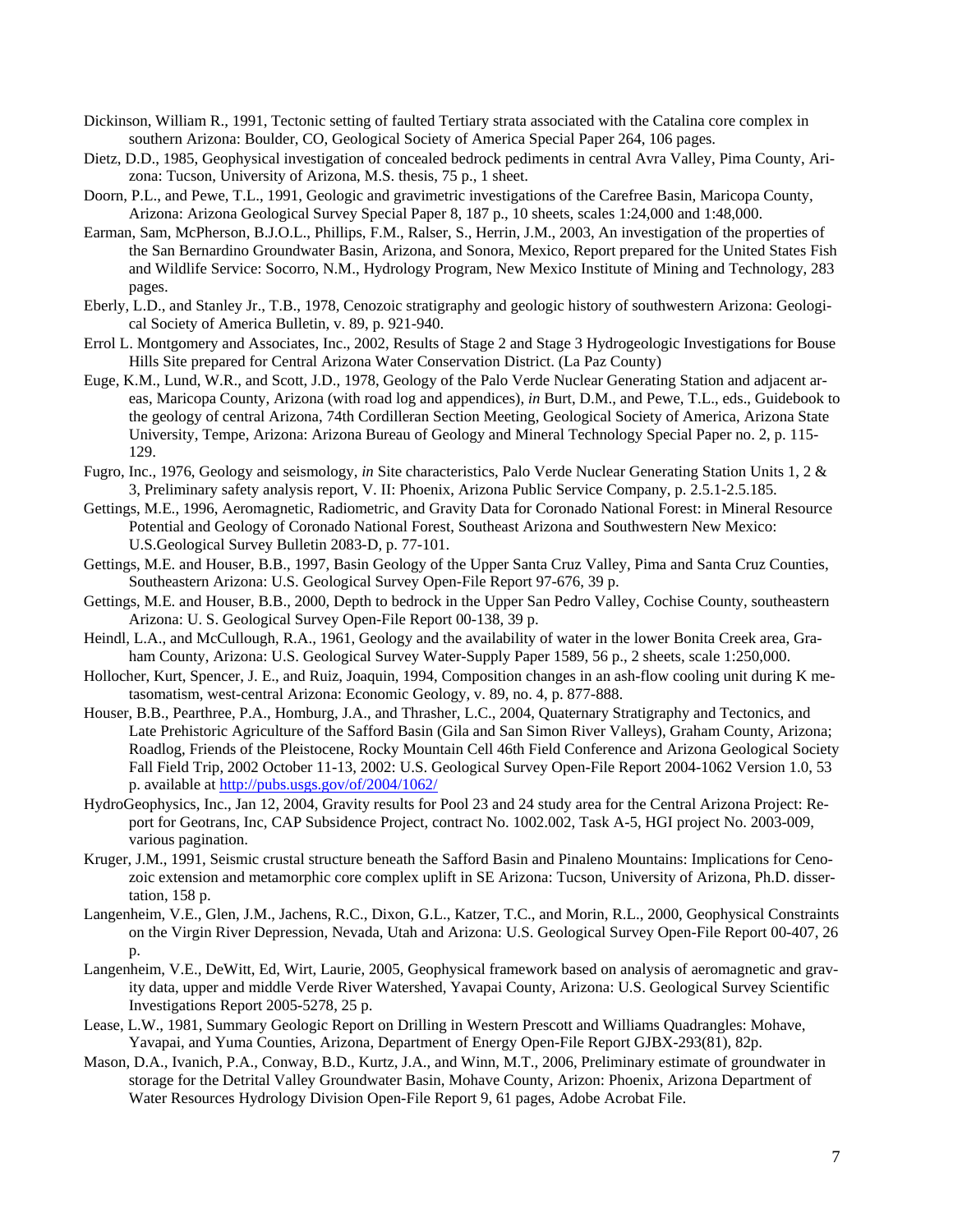- Menges, C.M., and Pearthree, P.A., 1989, Late Cenozoic tectonism in Arizona and ins impact on regional landscape evolution, *in* Jenny, F.P., and Reynolds, S.J., eds., Geologic Evolution of Arizona: Tucson, Arizona Geological Society Digest 17, p. 649-680.
- Oppenheimer, J.M., 1980, Gravity modeling of the alluvial basins, southern Arizona [M.S. Thesis]: Tucson, University of Arizona, 81p.
- Oppenheimer, J.M., and Sumner, J.S., 1980, Depth-to-bedrock map, Basin and Range province, Arizona: Tucson, University of Arizona, Department of Geosciences, Laboratory of Geophysics, 1 sheet, scale 1:1,000,000 (available as Arizona Geological Survey publication NP-14).
- Oppenheimer, J.M., and Sumner, J.S., 1981, Gravity modeling of the basins in the basin and Range Province, Arizona, *in*  Stone, Claudia, and Jenny, F.P., eds.: Tucson, Arizona Geological Society Digest 13, p. 111-116.
- Ostenaa, D.A., Schimschal, U.S., King, C.E., and others, 1993, Big Chino Valley Groundwater Study: Geologic Framework Investigations: Denver, CO, Bureau of Reclamation, 31 pages.
- Owen-Joyce, S. J., Wilson, R. P., Carpenter, M. C., Fink, J. B., 2000, Method to identify wells that yield water that will be replaced by water from the Colorado River downstream from Laguna Dam in Arizona and California: U. S. Geological Survey Water-Resources Investigations Report 2000-4085, 31 p., 3 over-size sheets.
- Peirce, H.W., and Scurlock, J.R., 1972, Arizona Well Information: Tucson, Arizona Bureau of Geology and Mineral Technology Bulletin 185, 195 pages.
- Potochnik, A.R., 2001, Cenozoic structural and paleographic evolution of the Transition Zone, central Arizona: PhD dissertation, Arizona State University, 173 p., map.
- Rauzi, S.L., and Richard, S.M., compilers, 2005, Oil and gas wells in the State of Arizona, updated January, 2005, v. 1.0: Tucson, Arizona Geological Survey Digital Information Series DI-33, 1 CD-ROM, MS Access database, ESRI shapefiles.
- Reynolds, S.J., 1988, Geologic map of Arizona: Tucson, Arizona Geological Survey Map 26, 1 sheet, scale 1:1000000.
- Reynolds, S.J., and Bartlett, R.D., 2002, Subsurface geology of the easternmost Phoenix basin, Arizona: Implications for groundwater flow: Tucson, Arizona Geological Survey Contributed Report CR-02-A, 50p.
- Richard, S.M., ed., 2002, Digital spatial data for the Geologic Map of Arizona: Tucson, Arizona Geological Survey Digital Information Series DI8-v3.0, ArcView shapefiles, ArcInfo export files, Microsoft Access database, 1 CD-ROM.
- Richard, S.M., and Harris, R.C., 1996, Geology and geophysics of the Cienega Basin area, Pima and Cochise Counties, Arizona - Final report to the Arizona Department of Water Resources Water Protection Fund Grant 95-016WPF: Arizona Geological Survey Open-File Report 96-21, 37 p., 4 sheets, scale 1:100,000.
- Richard, S.M., Reynolds, S.J., Spencer, J.E., and Pearthree, P.A., 2000, Geologic Map of Arizona: Tucson, Arizona Geological Survey Map 35, 1 sheet, scale 1:1,000,000.
- Robinson, D.J., 1976, Interpretation of gravity anomaly data from the Aravaipa Valley area, Graham and Pinal Counties, Arizona: Tucson, University of Arizona, M.S. thesis, 57 p.
- Roudebush, E.M., 1996, The Influence of Bedrock on Perennial Streamflow in the Upper Cienega Creek Basin, Pima County, Arizona: Tucson, University of Arizona, M.S. thesis, 81 p.
- Rystrom, V.L., 2003, Structure of the Tucson Basin, Arizona from gravity and aeromagnetic data: U.S. Geological Survey Open-File Report 03-116, 80 p.
- Saltus, R.W., 1991, Gravity and heat flow constraints on Cenozoic tectonics of the western United States Cordillera (Ph.D. dissertation): Palo Alto, CA, Stanford University, 245 p.
- Saltus, R.W., and Jachens, R.C., 1995, Gravity and basin-depth maps of the Basin and Range Province, Western United States, Geophysical Investigations Map, GP-1012, p., 1 sheet, scale 1:2,500,000.
- Schwab, K.J., 1995, Maps showing groundwater conditions in the Big Chino Sub-basin of the Verde River Basin, Coconino and Yavapai Counties, Arizona - 1992: Arizona Department of Water Resources Hydrologic Map Series Report no. 28, 1 sheet, scale 1:250,000.
- Schwartz, K.L., 1990, A geohydrologic investigation of volcanic rocks using the gravity method Galiuro Mountains, Graham, Pinal and Cochise Counties, Arizona: Tucson, University of Arizona, M.S. thesis, 138 p., 7 sheets, scale 1:100,000.
- Shafiqullah, M., Damon, P.E., Lynch, D.J., Reynolds, S.J., Rehrig, W.A., and Raymond, R.H., 1980, K-Ar geochronology and geologic history of southwestern Arizona and adjacent areas, *in* Jenney, J.P., and Stone, Claudia, eds., Studies in western Arizona: Arizona Geological Society Digest, v. 12, p. 201-260.
- Sharma, P.V., 1976, Geophysical Methods in Geology: New York, Elsevier, 428 p.
- Spencer, J.E., and Reynolds, S.J., 1989, Middle Tertiary tectonics of Arizona and adjacent areas, *in* Jenny, F.P., and Reynolds, S.J., eds., Geologic Evolution of Arizona: Tucson, Arizona Geological Society Digest 17, p. 539-574.